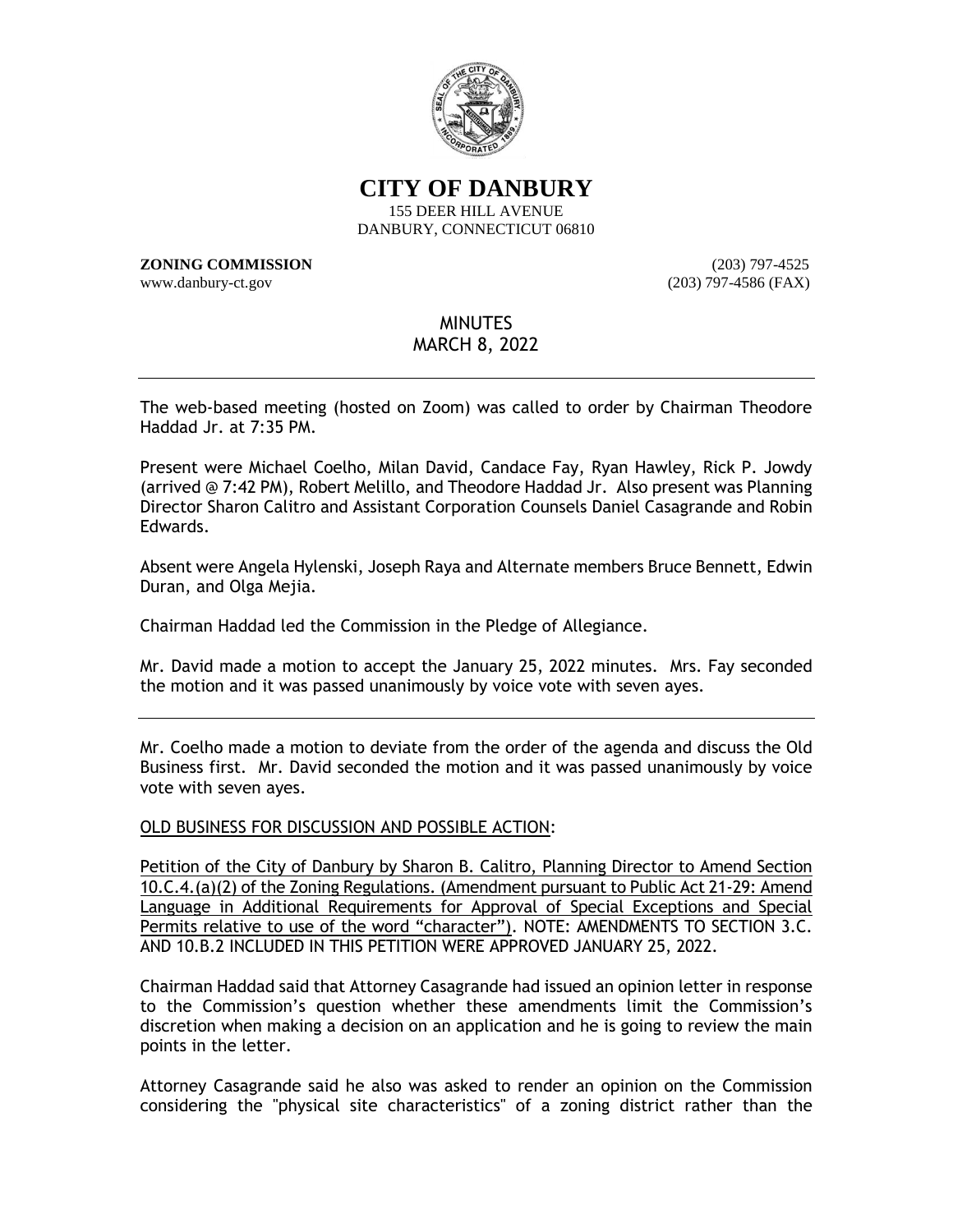"character" of the district. He reviewed some of the points in the letter and said this change is intended to prevent any misunderstanding of the term "character". He discussed the difference between the two terms and said this new language still allows for wide discretion over zoning decisions. He said the term "physical site characteristics" is more specific than the word "character", which is considered vague and lacks a precise definition. Additionally, the word "character" is thought to be exclusionary and promote wealthy white interests and has produced discriminatory zoning decisions. The proposed replacement language still allows the municipality to ensure aesthetic conformity within development, including preservation of historical characteristics, without referring to this as "preserving character". He also said that Sec. 8-2 of the Statutes is the enabling act that gives the Zoning Commission its power, so the language in the Zoning Regulations has to be consistent with the language in Sec. 8-2. He said that the Commission really has no choice but to accept the language as proposed in this petition. In closing he said the standards in Sec. 10.C.4. of the Zoning Regulations are consistent with the standards in Sec. 8-2 of the Statutes and the language in PA 21-29 does not limit their discretionary power in any way when deciding an application.

Chairman Haddad asked for a motion so they can discuss this further. Mr. David made a motion to approve this petition. Mr. Jowdy seconded the motion. Mr. Melillo said he intended to vote against this because he does not want to see Hartford dictating policy for Danbury. He said he would rather see a definition of "character" added to the Regulations. Mr. David asked if they could opt-out of this. Mrs. Calitro said there is no opt-out on this portion of the petition. That was only associated with the parking requirement in the petition. Mr. Melillo said he understood they could leave it in there but not use the term character until it is explicitly defined in their Regulations. Mrs. Calitro said any definition that might be considered would contain the words that Attorney Casagrande had cited. These include preserving historic character of a district, addressing environmental impacts, the density of the district, and suitability of the use in the district. Also the effect it will have on property values, traffic safety and possible congestion, parking, noise, glare and everything in Sec. 10.C.4. of the Regulations. Attorney Casagrande said whether or not they change the Regulations, they are bound by the language in the Statutes. And this amendment does not curb their discretion in taking the usual standards into consideration when deciding a special exception or special permit. Mrs. Fay said she does not know if the Commission is even able to make the distinction between character and physical characteristics and maybe they should add a definition of character because then when they use the term, it will be clear what they intended. At this point, Mr. David withdrew his motion (saying that he only made it to allow for discussion) and Mr. Jowdy withdrew his second. Chairman Haddad asked if anyone else was willing to make a motion and no one responded. Mr. Melillo then asked what happens now. Mrs. Calitro said the first 65 days to make a decision will be up next week, so they would need an extension to continue this until the next meeting. Mr. Melillo asked what would happen if the extension is not granted. Attorney Casagrande said they are still bound by the Statute, and he does not see this as an impediment to them making any decisions. Mrs. Calitro (as the applicant) granted an extension of the time for the Commission to make the decision to the March 22, 2022 meeting. Chairman Haddad said this would come up again for discussion at the next regular meeting on March 22, 2022.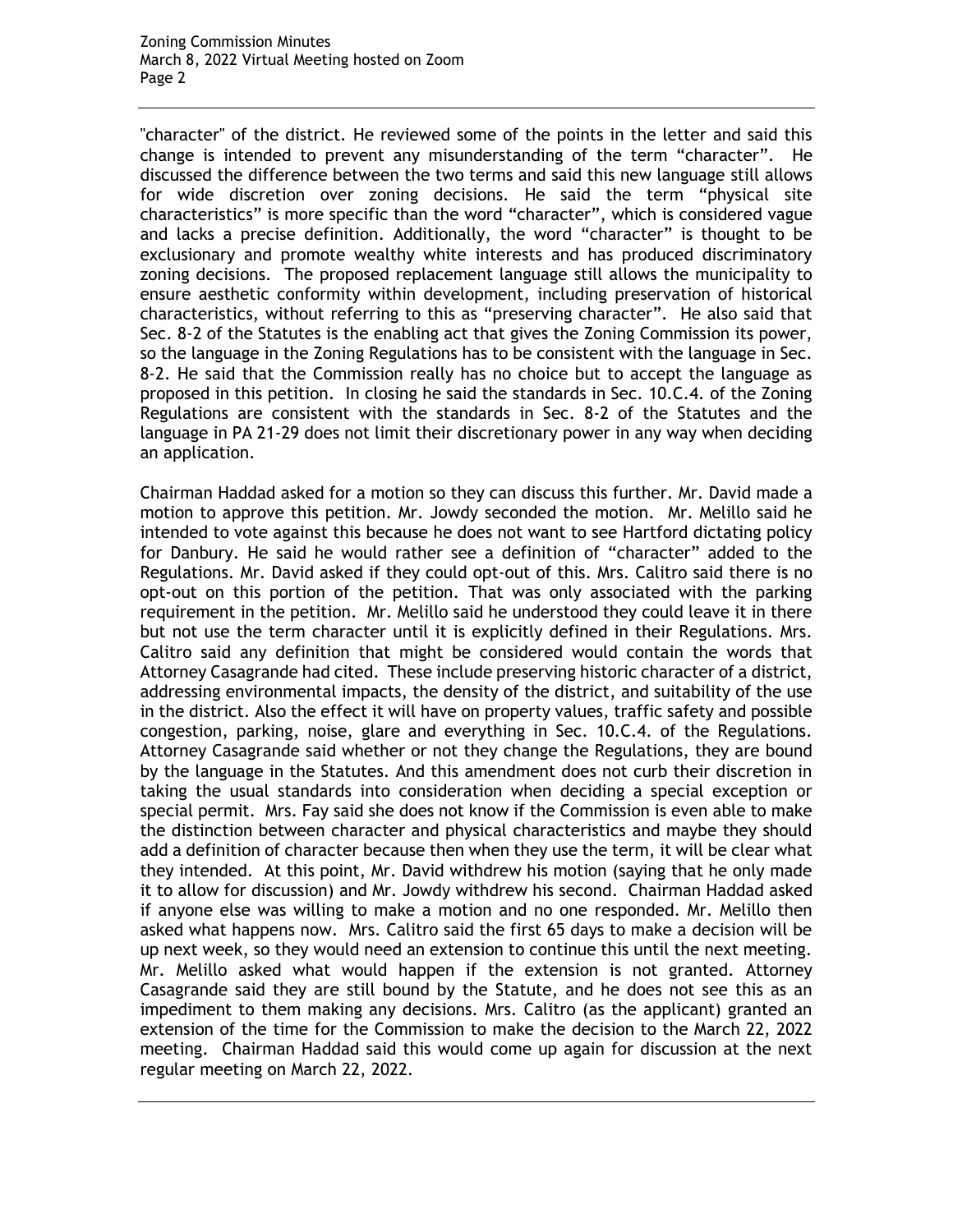#### PUBLIC HEARINGS:

Petition of the City of Danbury by Sharon B. Calitro, Planning Director to Amend Section 3.C. of the Zoning Regulations (Amendment pursuant to Public Act 21-29: Opt out of the requirement for the allowance of accessory apartments as of right on each lot that contains a single-family dwelling.)

Chairman Haddad read the legal notice for both public hearings earlier in tonight's meeting. He then read the Planning Commission recommendation which was positive. He also read the recommendation from WestCOG, which said this was "of local interest and with minimal intermunicipal impact" so they are making no comment. He then asked Mrs. Calitro to read the staff report which was dated January 13, 2022.

Mrs. Calitro said Public Act 21-29 establishes default provisions that allow for the construction of accessory apartments on "lots accompanying single-family homes, unless a municipality chooses to opt out of this provision by January 1, 2023." It also places restrictions on conditions of approval including, but not limited to, familial occupancy, as-of-right processing, unit size, and requiring the unit to be affordable. He then said this petition would add a new Sec. 3.C.7., which would allow Danbury to opt out of the State provisions. She continued saying that while it appears that this new law is designed to provide increased housing opportunities in all Connecticut municipalities. She said that we believe the City is best positioned to address the housing needs of its residents and create regulations based on local demographics, housing conditions, and economic circumstances. Accessory apartments were permitted by special exception until 2015 when the Zoning Commission, after acknowledging nuisance and other land use related problems and abuses of the regulations by a local property owner, deleted the use. She explained that Staff and the Committee charged with preparation of the mandatory Affordable Housing Plan (required pursuant to CGS Section 8-30j), recognize that to foster the growth of housing that will accommodate and be accessible to its residents, the City should consider reinstatement of some form of regulation allowing for accessory apartments. She said the Affordable Housing Plan will become part of the new Plan of Conservation & Development. By approving this amendment and opting out this section of PA 21-29, the City will retain local control and the ability to write our own regulations, including the consideration of affordability restrictions. She added that the public act also requires that the City Council opt-out as they have with the 2017 temporary health care structures. Lastly she said that while Staff appreciates what they are trying to do, the City itself is best suited to write the specific regulations for accessory apartments.

Also speaking in favor of this petition was 6<sup>th</sup> Ward Councilman Paul Rotello, 13 Linden Place. He said Mrs. Calitro's reasoning is concrete as he has concerns about the State language because it is indicative of the State trying eliminate local control over zoning. He said Danbury is more than meeting our required percentage of affordable housing and he thinks this language is targeted more toward the communities that are not meeting their percentage. He said it would be a mistake to allow the State to dictate this as their language is one size fits all. He said allowing this as of right would be destructive to all of the single-family zoned neighborhoods in the City.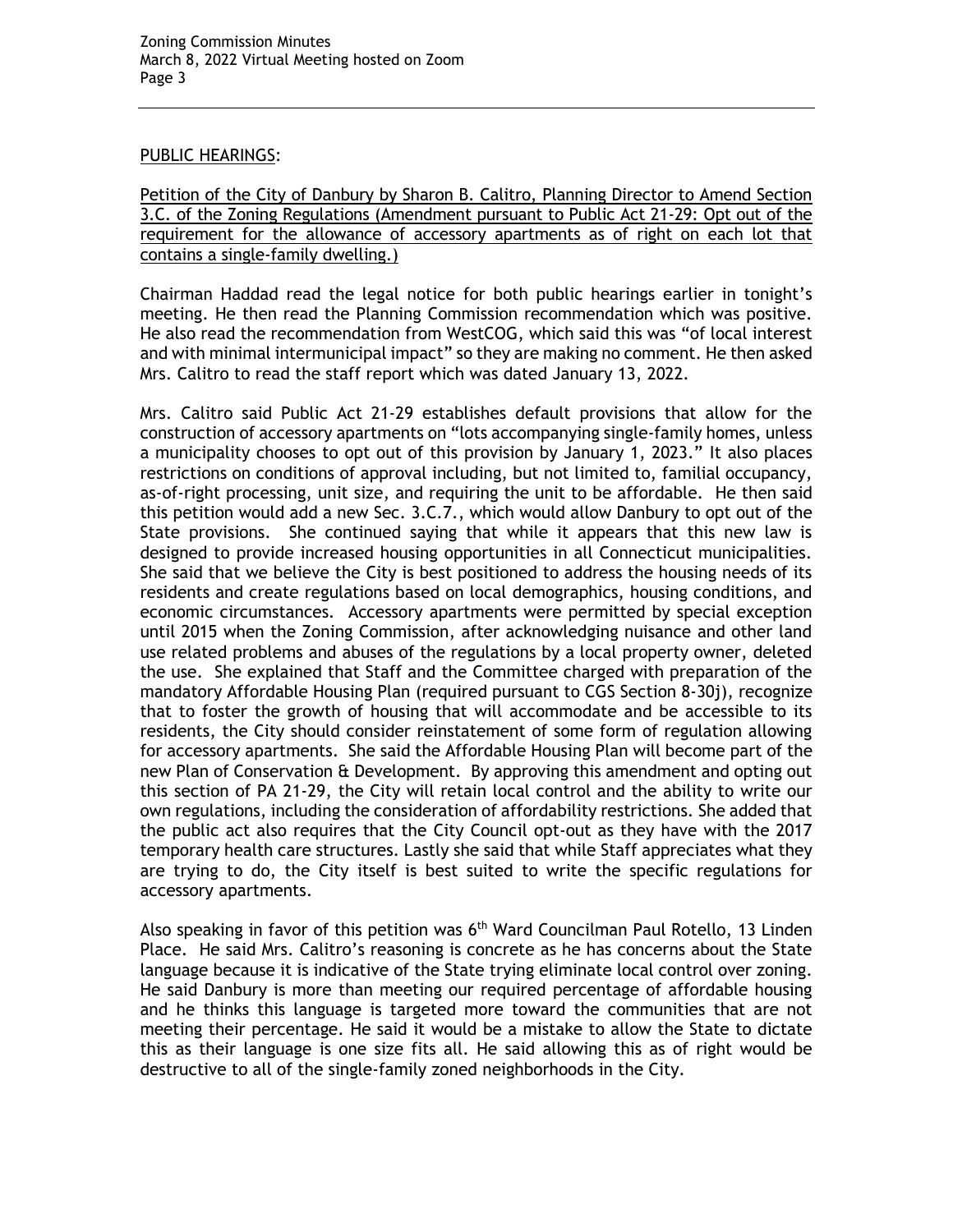Charlie Setaro, 27 Deer Hill Ave., also spoke in favor of this petition. He said the State mandate fails to take into consideration factors such as neighborhood nuances, historic traits, physical plots, and other factors that can only be evaluated by local communities and planning authorities. The language as proposed by the State can only be detrimental to our community. He said the Planning Department staff report carefully outlines the reasons why Danbury should opt-out of this. He said regulations which will permit accessory apartments can and have been abused in the past, but he has faith in the vision and opinions of the Planning Department staff that this is better handled on a local basis. He thanked Mrs. Calitro and her staff for making all of the information available to the public.

Robert Steinberg, 159 Forty Acre Mountain Rd., said he is not opposed to the State proposal but he is not in favor of it either. He said accessory apartments, even "granny pods" are a good answer to the shortage of rental housing but this should be regulated on a local level. He said there are ways to write these regulations that will work.

5<sup>th</sup> Ward Councilman Duane Perkins, 22 Main St., said it is up to the City Council members to protect their constituents, so we cannot have apartments popping up in all of the single family residential neighborhoods. He said the City itself is more suited to determining what direction we want this to take rather than succumbing to the State mandates which could be harmful to the community as a whole.

Chairman Haddad asked if there was anyone to speak in opposition to this application and there was no one.

Mr. Coelho made a motion to close the public hearing. Mrs. Fay seconded the motion and it was passed unanimously by voice vote with seven ayes. Mr. Coelho made a motion to move this to item two under the Old Business on tonight's agenda. Mrs. Fay seconded the motion and it was passed unanimously by voice vote with seven ayes.

Application of Sugar Hollow Realty LLC (property owners) for Nissan of Danbury LLC, 13 Sugar Hollow Road (G17008) for a Certificate of Location Approval for a Motor Vehicle New Car Dealer's License in the CG-20 Zone.

Chairman Haddad read the legal notice earlier in tonight's meeting. Attorney Thomas Beecher spoke in favor of this application. He said this property is the former location of Bed, Bath & Beyond and Sports Authority. This property received both site plan and Environmental Impact Commission approvals for this project last year. He said the property is over seven acres and abuts Danbury Airport. He said this use will fit in with the character of the neighborhood as there are three more auto dealerships located within close proximity. He said there is an existing 78,000 sq.ft. building and parking area already on this property that will be split between the showroom and service area. He mentioned that the site plan approval specifically states that the cars must remain within the parking spaces and not be put on any islands or grassy areas. This use is permitted in the zone, it has received site plan approval, and there are no health, safety, or welfare issues, so this is a good fit for the reuse of this property.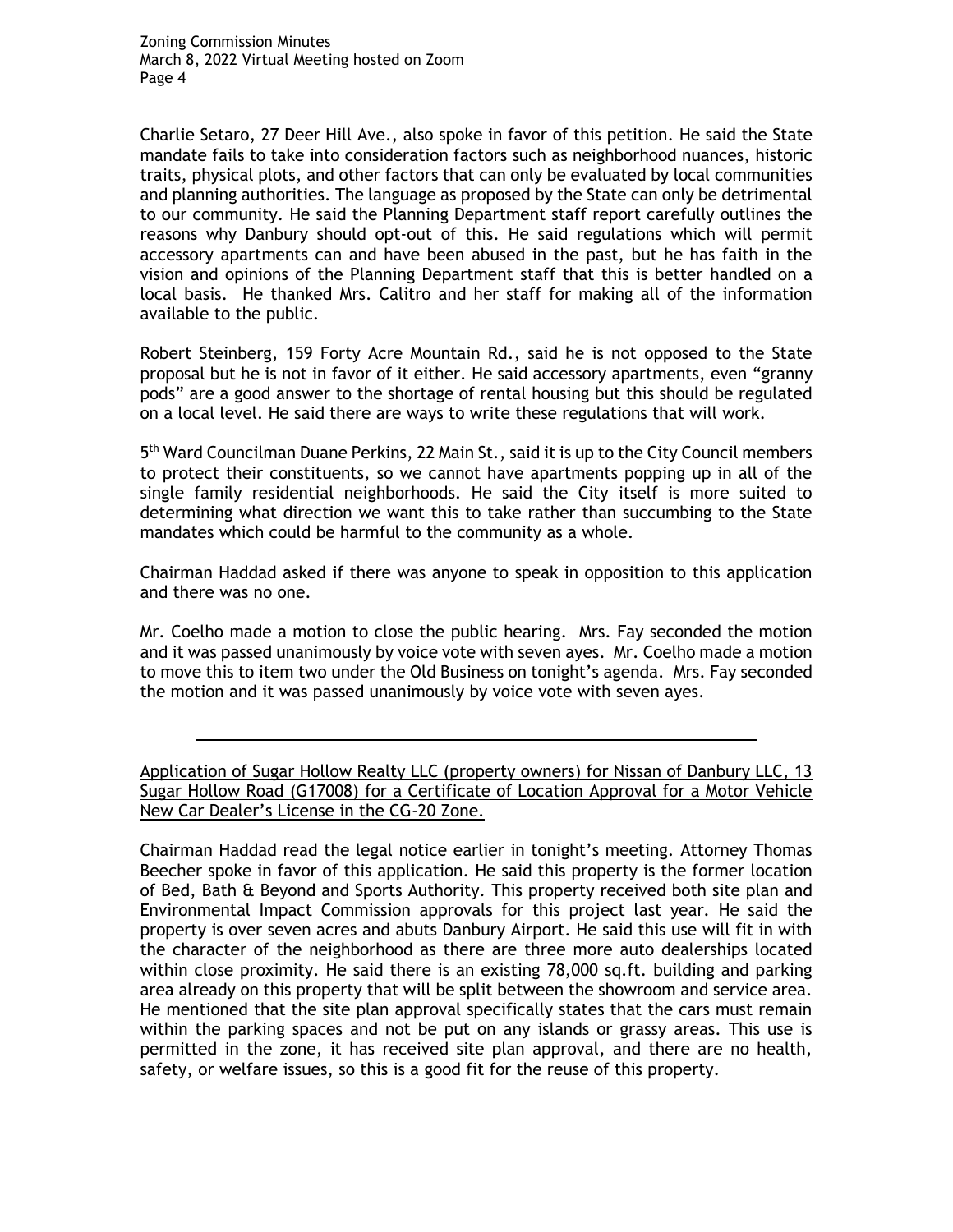Chairman Haddad noted that the site plan approval letter was included in the papers submitted by Attorney Beecher. Mr. Jowdy asked about the parking and Attorney Beecher said there are over 225 parking spaces and 186 are dedicated for sale vehicles. Mr. Hawley asked if the internal traffic flow will be changed and Attorney Beecher said it will remain the same as it was before with the exit onto Wibling Road. Mr. Coelho asked if the unloading of vehicles will take on site. Attorney Beecher it has to because the site plan approval prohibits unloading from the road. Mr. Melillo asked Attorney Beecher to confirm that this site is larger than any of the other dealerships on Sugar Hollow Rd. Attorney Beecher said it is a fairly large lot but he cannot speak to the other dealerships because he does not know the size of those lots.

Also speaking in favor was 6<sup>th</sup> Ward City Councilman Paul Rotello who said this is a good fit for the area. He added that he is past hoping that the businesses located on Sugar Hollow Rd. would be airport related. He mentioned that he remembered Fair Cadillac using a lot in this neighborhood as their overflow lot in conjunction with their showroom on Park Ave. Chairman Haddad pointed out that this site was once the home of Castro Convertibles. Mr. Rotello said he has no issue with this application.

Chairman Haddad asked if there was anyone to speak in opposition to this application and there was no one.

Mrs. Fay made a motion to close the public hearing. Mr. Jowdy seconded the motion and it was passed unanimously by voice vote with seven ayes. Mrs. Fay made a motion to move this to item three under the Old Business on tonight's agenda. Mr. Coelho seconded the motion and it was passed unanimously by voice vote with seven ayes.

## OLD BUSINESS FOR DISCUSSION AND POSSIBLE ACTION:

Petition of the City of Danbury by Sharon B. Calitro, Planning Director to Amend Section 3.C. of the Zoning Regulations (Amendment pursuant to Public Act 21-29: Opt out of the requirement for the allowance of accessory apartments as of right on each lot that contains a single-family dwelling.)

Mr. David made a motion to approve this petition. Mr. Coelho seconded the motion. These were the reasons given: The City of Danbury is in the best position to address the housing needs of its residents; based on local demographics, housing conditions, and economic circumstances. Additionally, the City currently has an Affordable Housing Plan underway which with the new Plan of Conservation & Development will relate to new housing opportunities. Chairman Haddad took a roll call vote and the motion was passed unanimously with seven ayes.

Application of Sugar Hollow Realty LLC (property owners) for Nissan of Danbury LLC, 13 Sugar Hollow Road (G17008) for a Certificate of Location Approval for a Motor Vehicle New Car Dealer's License in the CG-20 Zone.